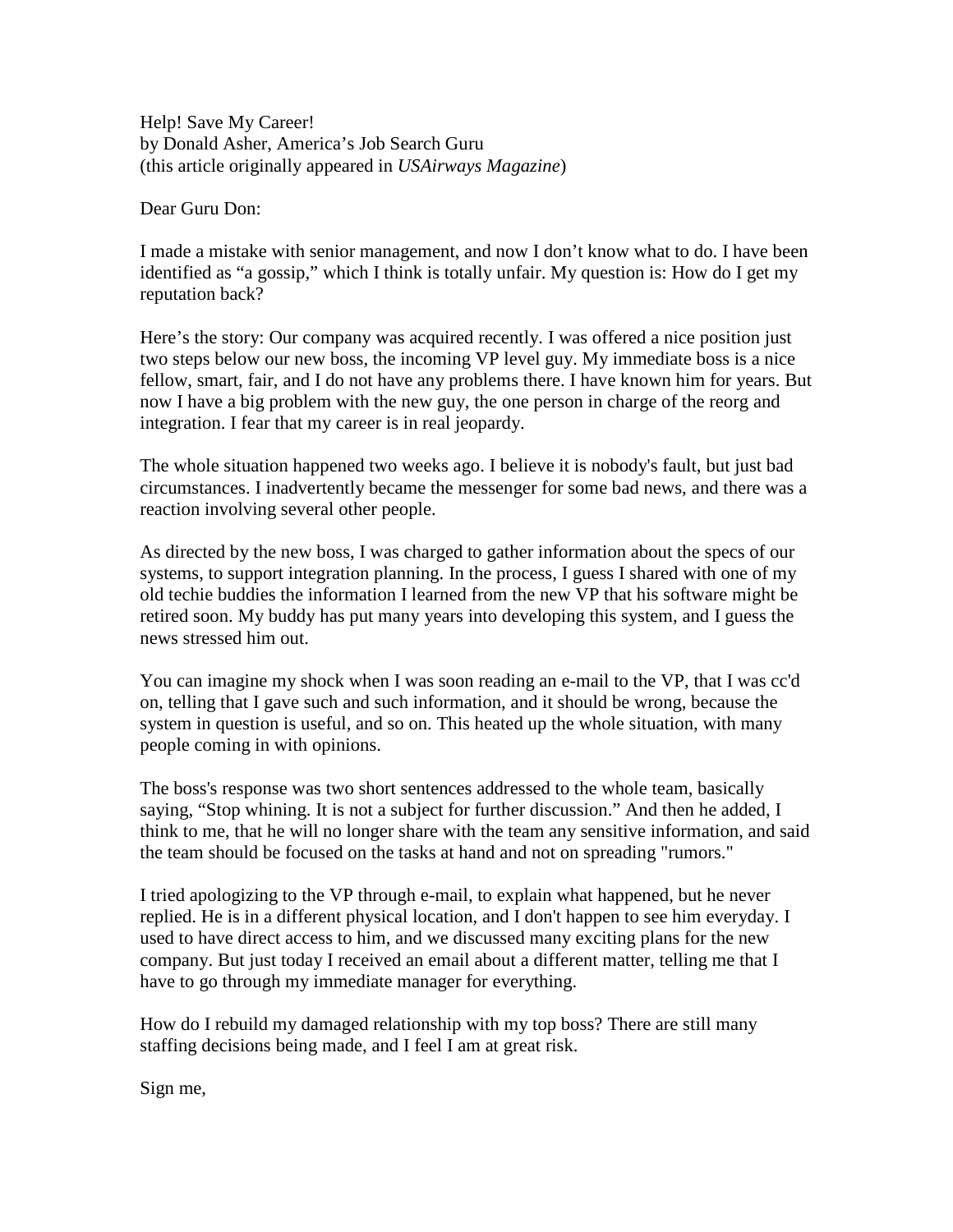Techie in Trouble

Dear T-N-T:

You are right that this is a potentially explosive situation. One of the biggest problems in any organization is the control and management of information. Many career problems are created by mishandling information, giving sensitive info to the wrong people, or even to the right people at the wrong time.

Everyone knows to be careful with salary data, or with a company's succession plans, but strategy information is also very sensitive--both externally *and internally*. Whether you want to admit it or not, you gave strategy info to a work team directly impacted by that strategy. That is careless, and now you are paying the price.

You seem to be surprised by this turn of events, but to me everything that happened was entirely predictable. I have three pieces of advice for you:

Number One: Own your mistake. You need to be much more careful with information. Engineers might view sharing of data as good practice, but managers and executives are much more circumspect. As your career advances, you have to make a shift in what you share with others. You call your problem a "situation" and "circumstances" and similar language that implies you are blameless. Learn to say, to yourself especially, "I made a mistake." That's your first step to making sure you don't make this particular mistake again.

Number Two: Learn where your allegiance lies. When you were selected to be an insider on the integration planning, *all your allegiance should have shifted to the new management vision.* Your loyalty should have shifted totally over to the new regime. Your old buddies should never have taken precedence over fostering a smooth integration process.

Number Three: Ask your immediate boss for a sit-down with the top boss. Your email apology was either ignored or disbelieved. Since you have good relations with your boss, he may back you for this event. Then, apologize in person, one time, and promise it won't happen again. Then, as the Romans used to say, *facta, non verba*. Let your actions speak louder than your words. You can only rebuild your reputation by consistently demonstrating that you understand your mistake, and by not repeating it, ever.

If your boss won't facilitate this meeting, let your prior email be the last word on this topic.

But just to be safe I'd be updating my resume if I were you.

My best wishes for your continued success.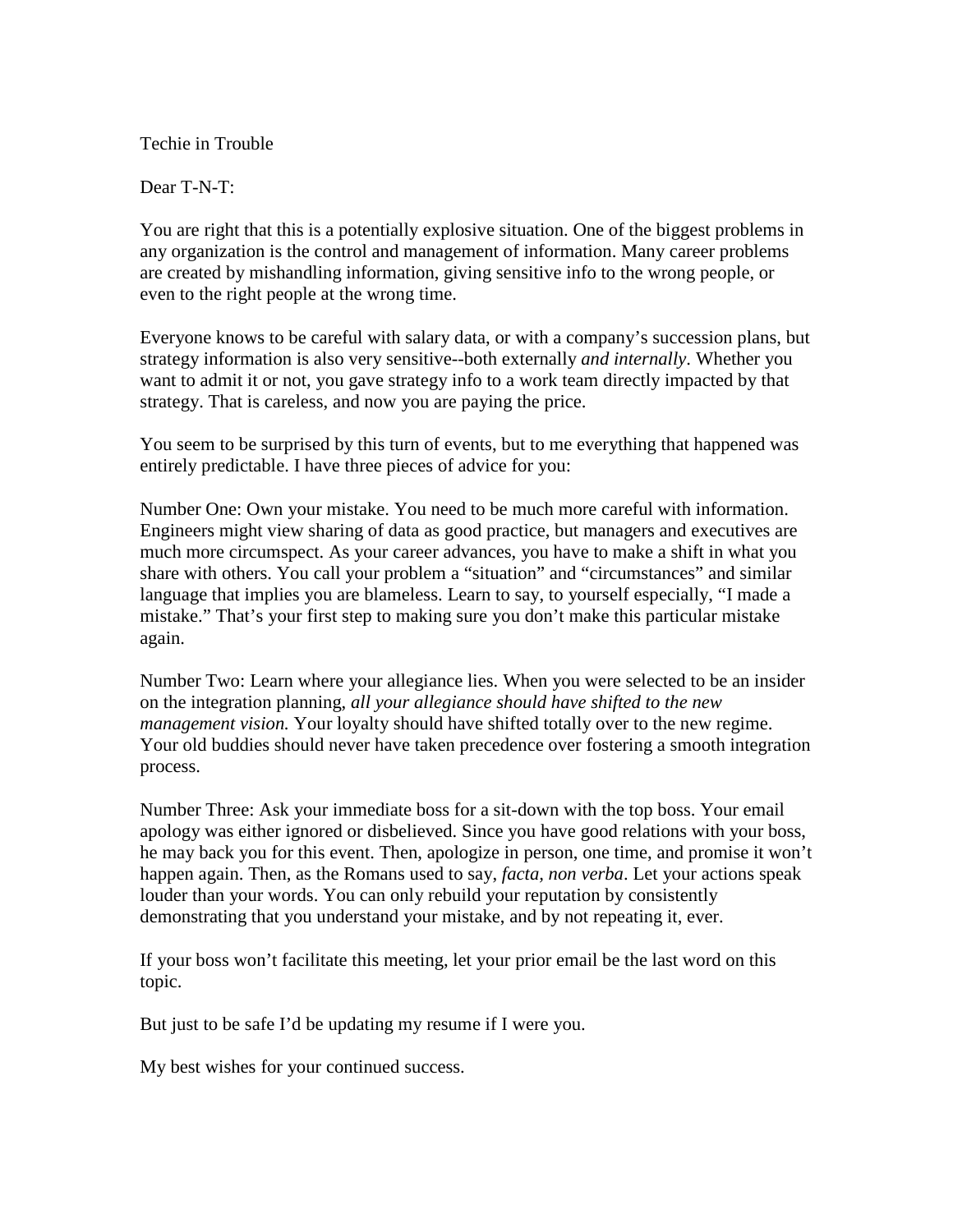Two Questions in This Column, #2:

Dear Guru Don:

I feel that I'm going through a career crisis. I have bachelor's degree in accounting. Right after college I worked for two years as an accountant then six as an auditor. Right after I passed my CPA exam, I got laid off.

This layoff impacted my self-esteem and career path. I decided to go for a certificate in programming, and then found a job as a programmer analyst. I've been in the same position for the past ten years with no advancement. I'm 42 and don't have a passion for programming anymore. I want to go back to accounting because:

1. I am burned out on learning so many programming languages and updates.

- 2. The outsourcing of IT jobs makes my future look somewhat bleak.
- 3. Most programming jobs are contracting instead of full time.

Is it impossible to go back to accounting? I haven't been in the market for the past 10 years, but I'd really like to look for an accounting job. Is this a reasonable goal? What should I do?

Sign me,

Maria in Cubicle 12-G

Dear Maria:

Go for it! Accounting is waiting for you, but you'll have to use a little strategy to get where you want to go. For one thing, if you've skipped ten years of continuing education, you'll probably have to retake your CPA exams, but maybe not right away. First you have to break out of programming and back into the some area in the accounting arena.

There is a career management concept called "bouncing," and that is what you must do. Think of using a Pogo stick to advance your career. Instead of plodding along, you need to bounce along, perhaps starting as a bookkeeper, then returning to public accounting as a clerk, then passing your CPA exams again, and then serving as a CPA. The key is that you may need to switch employers several times in order to get where you belong. Why? People who see you as a bookkeeping clerk are never going to see you as a certified accountant. And you can't afford to get stuck again for another ten years! This is the same technique used by mothers returning to the workforce after childcare, and prisoners released after serving their debts to society, which makes for an odd juxtaposition.

To break into bookkeeping, or some other non-CPA form of financial services, you'll need to bypass the whole applying-for-a-posted-opening type of job search. You need to learn how to network your way into an opportunity, which will be covered in greater